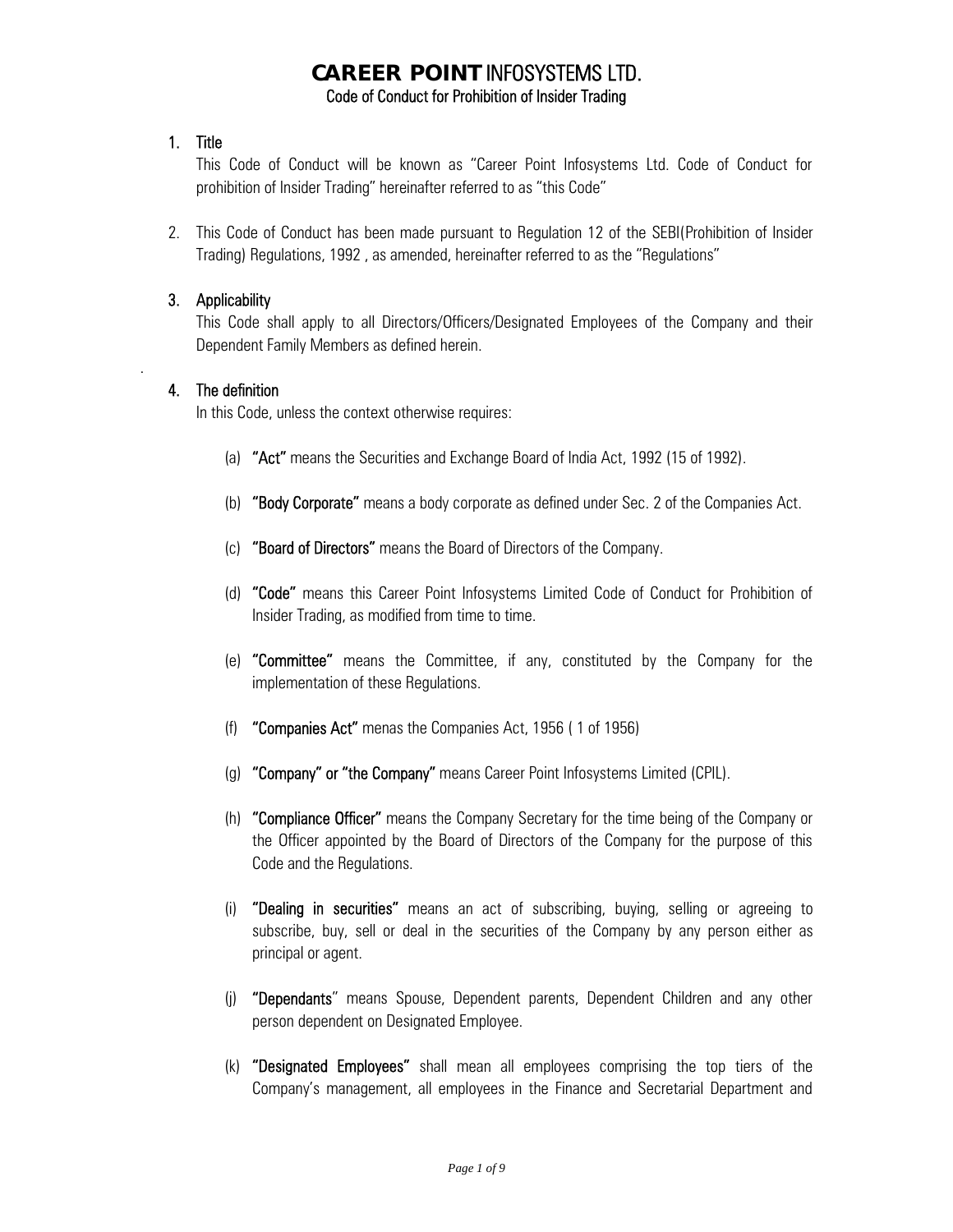such other employees who may be so designated, from time to time, by the Company for the purpose of this Code and who may be able to have access to any 'price sensitive information' as defined in this Code or the Regulations.

Top tiers of the Company's management shall mean and include Board of Directors and Functional Heads.

- (l) "Insider" means any person who,
	- is or was connected with the company or is deemed to have been connected with the company and who is reasonably expected to have access to unpublished price sensitive information in respect of securities of the Company or
	- **has received or has had access to such unpublished price sensitive information.**
- (m) "Officer of the Company" means any person as defined in clause (30) of Section 2 of the Companies Act, 1956 including an auditor of the company.

Section 2(30) of the Companies Act, 1956 provides that "Officer of a Company" includes any director, manager or secretary or any person in accordance with whose directions or instructions the Board of directors or any one or more of the directors is or are accustomed to act.

- (n) "Price Sensitive Information" means any information that relates directly or indirectly to Company and which, if published, is likely to materially affect the price of securities of Company. The following shall be deemed to be price sensitive information:
	- Periodical Financial Results of the Company
	- Intended declaration of dividend (both interim and final, if any)
	- Issue of securities or Buy-back of securities (by way of Public/ Rights/ Bonus etc.) or Buy-back of securities.
	- Any major expansion plans or execution of new projects
	- **Amalgamation, mergers or takeovers**
	- **Disposal of whole or substantial part of the undertaking**
	- Any Significant changes in policies, plans or operations of the Company having material impact on the financials of the Company;
	- **Any other matter which the Compliance Officer may decide as such**
- (o) Regulations" means the SEBI (Prohibition of Insider Trading) Regulations, 1992 as amended from time to time.
- (p) Securities means Equity (Ordinary) Shares and all other securities of the Company issued and/or to be issued from time to time and listed/ to be listed on the Stock Exchanges including derivatives, if any.
- (q) "Stock Exchange" means a stock exchange which recognized by the Central Government or SEBI under Section 4 of the Securities Contracts (Regulation) Act, 1956
- (r) "Threshold Limit" means the minimum number of securities as decided by the Board of Directors of the Company from time to time. Until otherwise resolved by the Board, 4000 equity shares for Members of the Board and 2000 equity shares for officers and other designated employees shall be the Threshold Limit.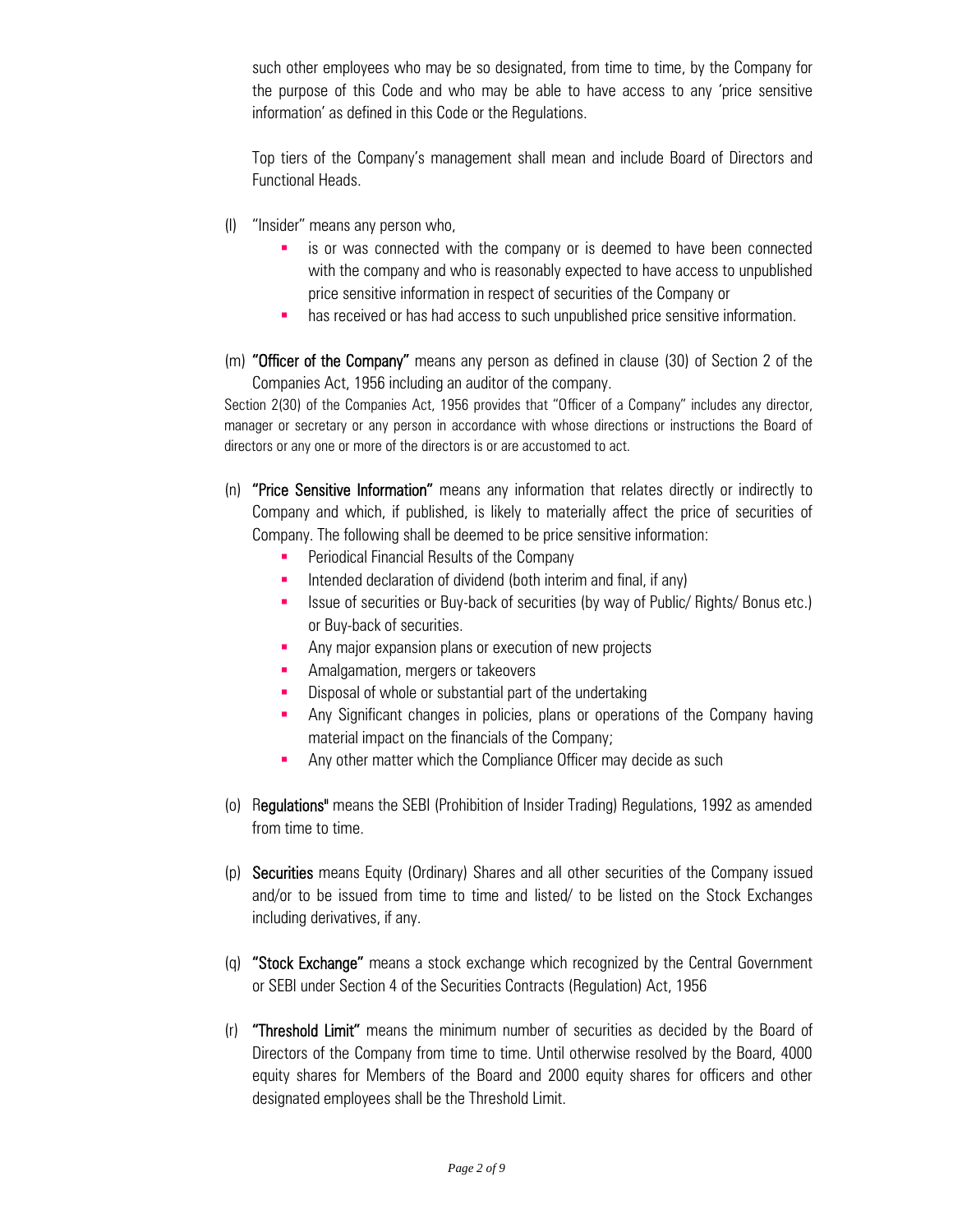- (s) "Trading Window" means trading period for trading in the Company's Securities. All days shall be the trading periods except when trading window is closed.
- (t) "Unpublished Information" means information which is not published by the company or its agents and is not specific in nature. Speculative Reports in print or electronic media shall not be considered as Published information.
- (u) "Working Day" means working day when the regular trading is permitted on concerned stock exchange where securities of the company are listed.

All other words and phrases will have the same meaning as defined under the "SEBI (Prohibition of Insider Trading) Regulations, 1992" as amended from time to time and also under the "Securities and Exchange Board of India Act, 1992."

### 5. Compliance Officer

Unless otherwise resolved by the Board of Directors, the Company Secretary for the time being of the Company shall be the Compliance Officer for the purpose of this code.

### 6. Functions, duties and Responsibilities of the Compliance Officer

- 6.1 The Compliance Officer shall be subject to the supervision of the Board of Directors of the Company and shall report to the Managing Director of the Company.
- 6.2 The Compliance Officer shall be responsible for
	- Setting forth policies, procedures, monitoring adherence to the rules for the preservation of Price Sensitive Information, Pre-clearance of Trades of Directors, Officers and Designated Employees' and their Dependents Family Members and monitoring of trades and the implementation of the Code.
	- Maintaining the record of the Directors, Officers and Designated Employees and their dependants and incorporate changes from time to time.
	- Assist all the employees in addressing any clarifications regarding the Securities and Exchange Board of India (Prohibition of Insider Trading) Regulations, 1992 as amended from time to time and the Company's Code of Conduct.
	- Ensuring that all Directors, Officers and Designated Employees of the Company shall conduct their dealings only when the Trading window is open.
	- Ensuring that all Directors, Officers and Designated Employees furnish the details of transactions in the securities of the Company as stated in Clause 7 in the prescribed form and maintains a record of all the intimation received for a period of at least three years.
	- Maintaining records of all declarations as stated in Clause 7 in the prescribed form and to place the same before the Chairman and Managing Director or Whole time Director, as the case may be, on a Monthly basis.
	- Obtain initial and continual disclosures from Directors, Officers and Designated Employees, major shareholders and to give information in respect of the disclosures made to all the Stock Exchanges where the securities are listed, within the prescribed period of receipt.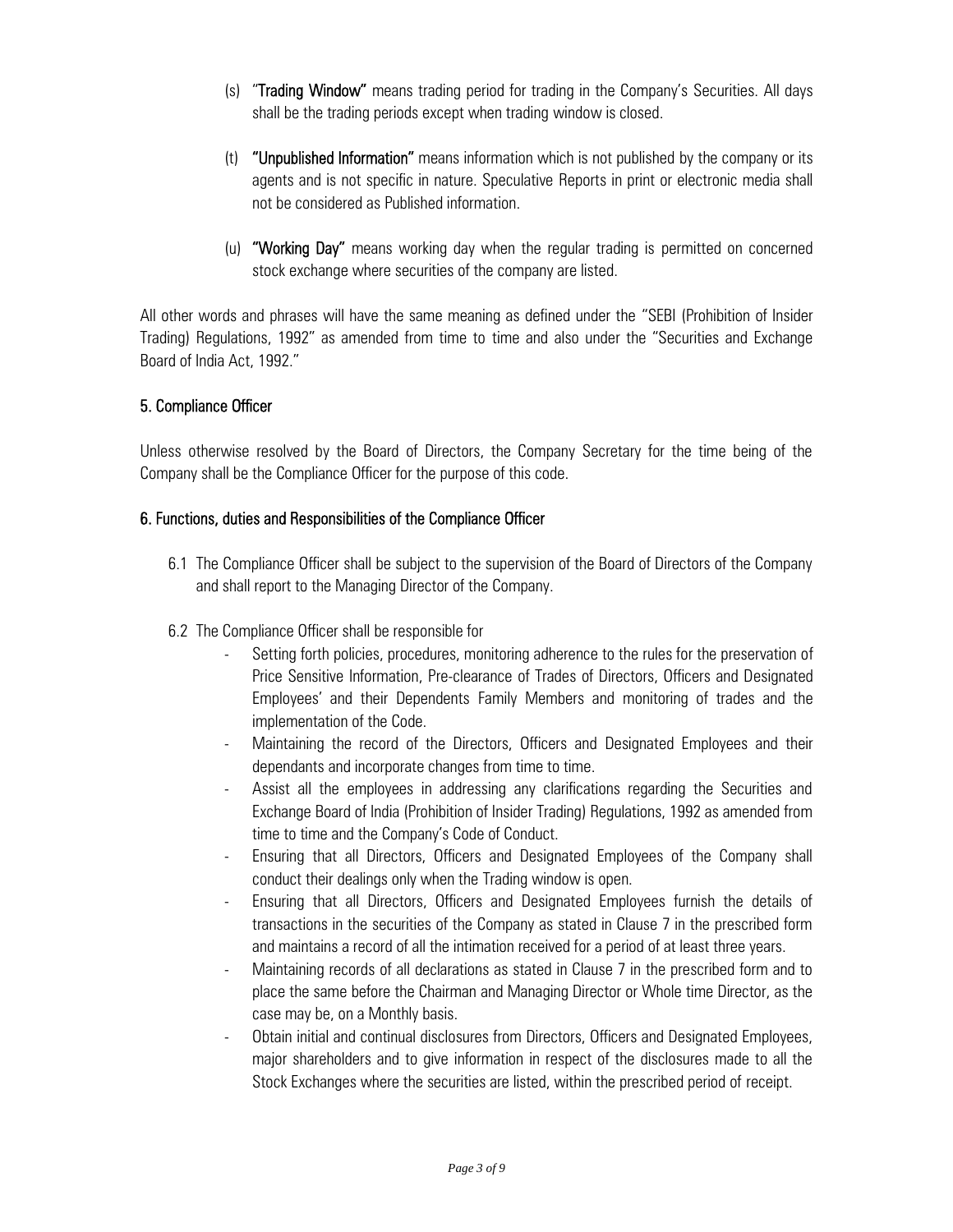### 7. Reporting requirement for transactions in Securities

### A. By Directors, Officers and Designated Employees

### - Initial Disclosures

All Directors, Officers and Designated Employees shall forward to the Compliance Officer following details of their securities transactions including the statement of dependent family members in **Form-A** annexed hereto:

> (a) all holdings in securities of the company, at the time of joining the company; (b) all dealings in securities of the company within a period of seven days of transaction;

### Monthly/Annual Disclosures

In addition to the above, they shall also furnish to the Compliance Officer following

- (a) Monthly statement of transaction in securities of the Company in Form B annexed hereto. If there is no transaction in a particular month 'Nil' statement need not be submitted
- (b) Annual statement of all their holdings in securities of the Company to be submitted within 30 days of the close of each Financial Year in Form C annexed hereto.

### - Continual Disclosures

Any change in shareholding or voting rights, if there is a change in such holding from the last disclosure made and the said change exceeds Rs. 5,00,000/- in value or 25,000 shares or 1% of the total shareholding or voting rights, which ever is lower. Such changes in shareholding or voting rights, to be disclosed to the Company and the Stock Exchange where the shares are listed within two working days or such other time limit as may be specified in Form D annexed hereto

### B. By other major shareholders

#### - Initial Disclosures

Any person holding more than 5% shares/ voting rights in the Company shall disclose the number of shares or voting rights held within two working days of receipt of intimation of allotment of shares or the acquisition of shares.

### - Continual Disclosures

Any person who holds more than 5% shares or voting rights in the Company shall disclose the number of shares or voting rights held and change in the shareholding or voting rights within two working days, even if such change results in shareholding falling below 5%, if there has been change in such holding from the last disclosure and such change exceeds 2% of total shareholding or voting rights in the Company.

The disclosure required under this regulation may also be made through electronic filing in accordance with the systems devised by the Stock Exchange.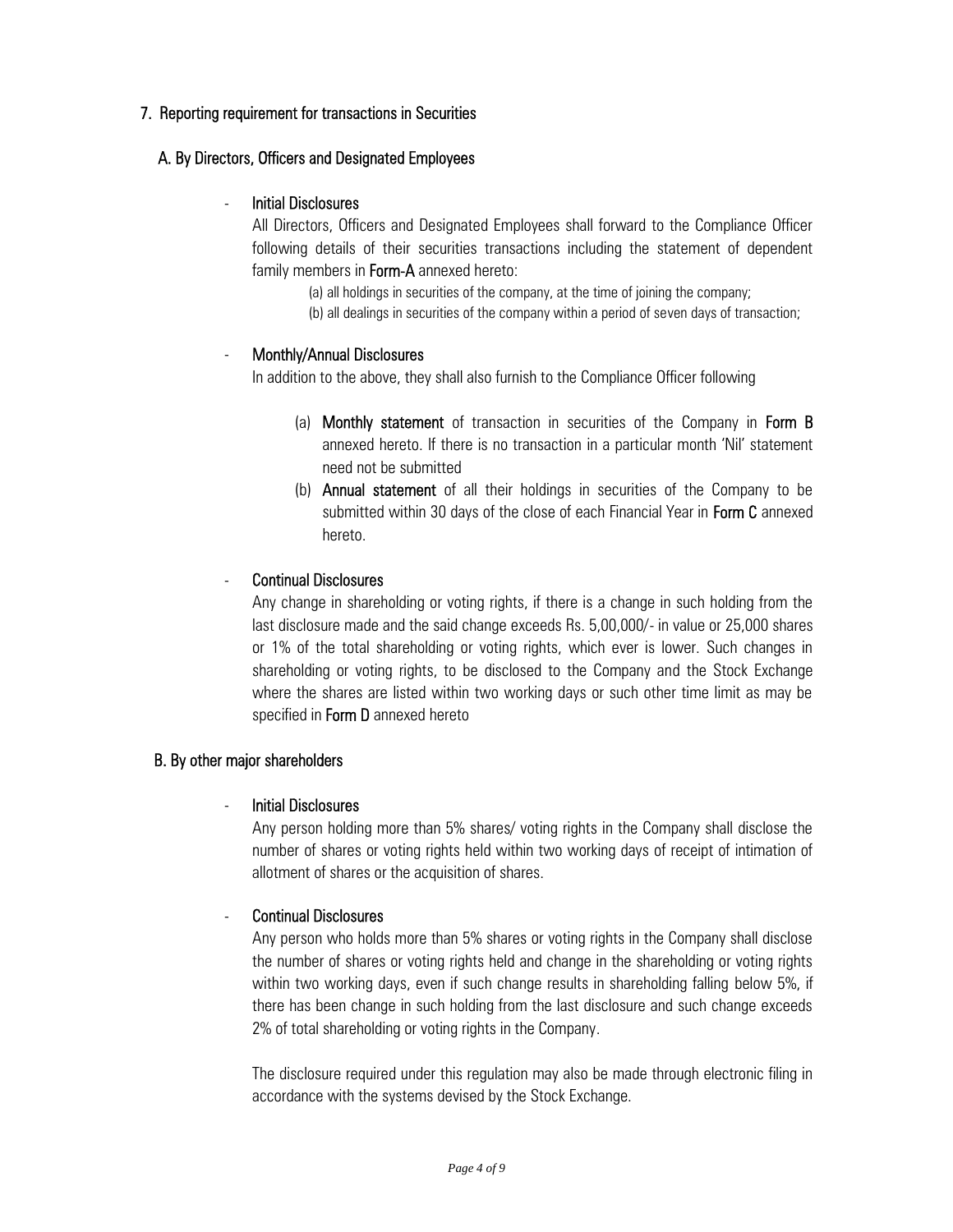### 8. Preservation of "Price Sensitive Information"

- (a) All the Directors/Officers/Designated employees shall maintain the confidentiality of price sensitive information. They shall not communicate or counsel or procure directly or indirectly any unpublished price sensitive information to any person and pass on such information to any person, directly or indirectly by way of making recommendations for acquisition/purchase/sale of the securities of the Company;
- (b) All Directors/officers/designated employees should not acquire/purchase/sell Company's shares either on behalf of themselves or others, when in possession of unpublished price sensitive information.
- (c) Price Sensitive Information shall be handled on a "need-to- know" basis i.e. price sensitive information should be disclosed only to those within the Company who need the information to discharge their duty.
- (d) Files containing confidential information shall be kept secure. Computer files must have adequate security of login and password etc.

### 9. Prevention of misuse of price sensitive information

All Directors, Officers and Designated Employees of the Company shall be subject to trading restrictions in the following manner-

#### Trading Window

(a) All Directors, Officers and Designated Employees of the Company shall trade in the Company's securities only during the period specified by the Company from time to time

The "Trading Window" shall be closed during the time the information referred to hereunder is unpublished. When the "Trading Window" is closed, the Directors, Officers and Designated Employees of the Company shall not trade in the Company's securities during that period.

Unless otherwise specified by the Compliance officer, the Trading Window shall be interalia closed 10 days prior to declaration of financial results (annual/quarterly and half-yearly) and declaration of dividend (interim and/or Final) and any other time as designated by the Compliance officer if any unpublished Price Sensitive Information is under active consideration of the Company, such as the following :

- i. Issue of securities by way of public/right/bonus etc.
- ii. Any major expansion plans or execution of new projects;
- iii. Amalgamation, mergers, takeovers and buy-back;
- iv. Disposal of whole or substantially whole of the undertaking;
- v. Any significant changes in policies, plans or operations of the company;

"Trading Window" may be closed by the Company during such time in addition to the above period, as it may deem fit from time to time.

b) The trading window shall be opened 24 hours after information is made public.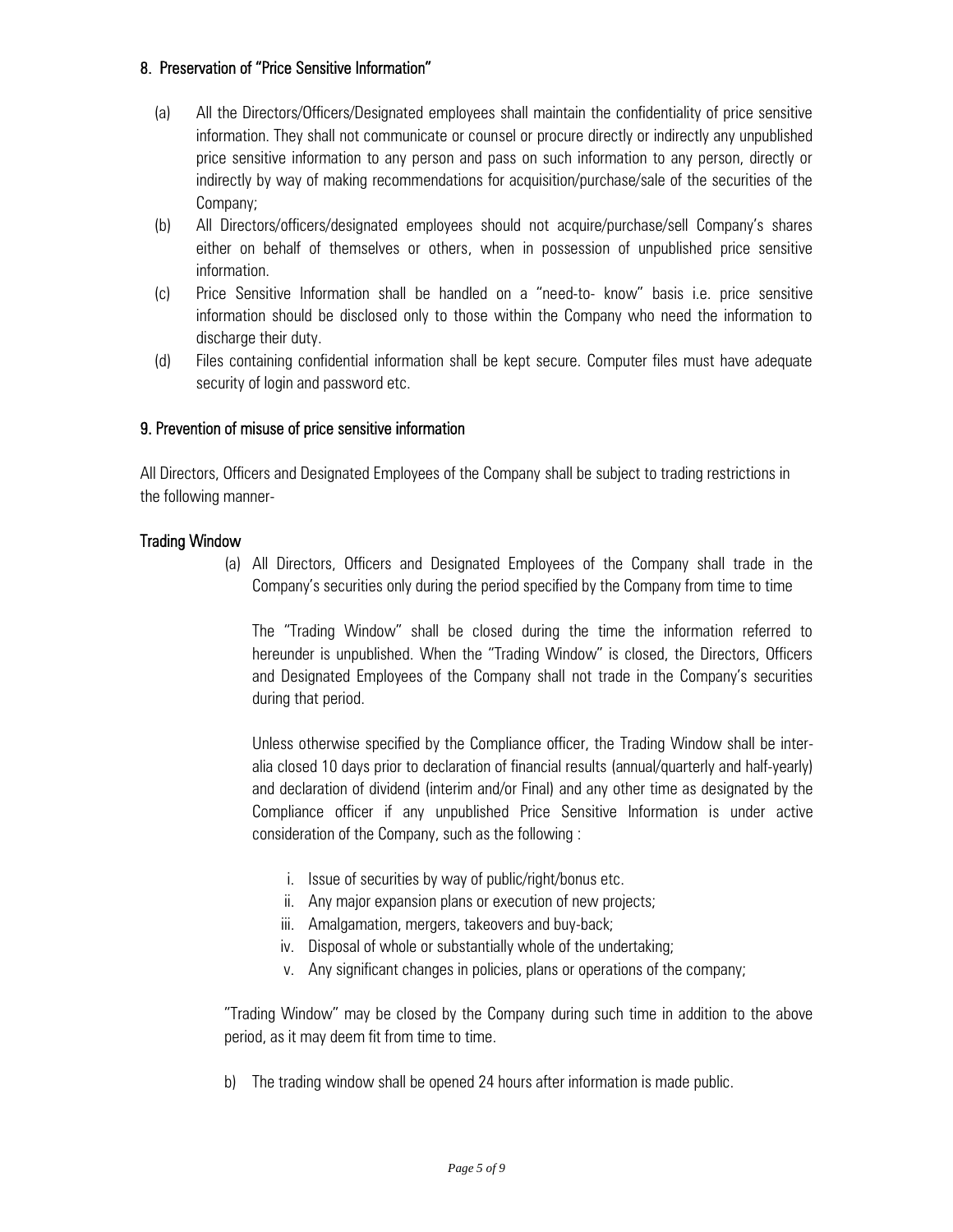c) No Director/Officer/Designated employees shall conduct all their dealings in the securities of the company during the closure of the Trading Window. In case of ESOPs (Employee Stock Option Plan) exercise of option may be allowed during the period when the Trading Window is closed. However, sale of shares allotted on exercise of ESOPs shall not be allowed when Trading Window is closed

## 10. Pre-clearance of Trades

- (a) All Directors/ designated employees and their dependants who intend to deal in the securities of the company up to the Threshold Limit fixed, as defined and provided hereinabove, may do so without any pre-clearance from the Compliance Officer.
- (b) In all other cases, they should pre-clear the transactions as per the pre-dealing procedure as described hereunder:
	- a. Make an application shall be made in the prescribed Form 'E' annexed hereto to the compliance officer indicating the estimated number of securities that he/she intends to deal in, the details as to the depository with which he/she maintains a security account, the details as to the securities in such depository mode and such other details as may be required by any rule made by the company in this behalf.
	- b. He /She shall execute an undertaking in favour of the Company incorporating therein, inter alia the following clauses, as may be applicable:
		- a) That the designated employee/director/officer/dependant family member does not have access or has not received price sensitive information up to the time of signing the Undertaking.
		- b) That in case, the designated employee/director/officer/dependant family member has access to or receive any "Price Sensitive Information" after the signing of this undertaking but before execution of the transaction, he/she shall inform the Compliance Officer of the change in position and that he/she shall refrain from dealing in securities of the company till such information is made public.
		- c) That he/she has not contravened the Company's Code of Conduct for Prevention of Insider Trading as notified by the company from time to time.
		- d) That he/she has made full and true disclosure in this application.
- (c) The directors/Officers/Designated employees and their dependants shall execute their transaction in respect of securities of the Company within one week after the approval of pre-clearance is given falling which the transaction has to be pre-cleared again. They shall hold their investments in securities for a minimum period of 6 months from the date of purchase or actual allotment. In case of personal emergency the 6 months holding period may be waived by the Compliance Officer (application to made in Form F) after recording in writing the reason in this regard.

In case of the Compliance Officer intending to deal in the securities of the Company beyond the threshold limit the pre-clearance of the Managing Director will have to be obtained. Similarly in case of personal emergency Compliance Officer may obtain the waiver from the Managing Director with regard to complying the minimum period of holding investments for 6 months.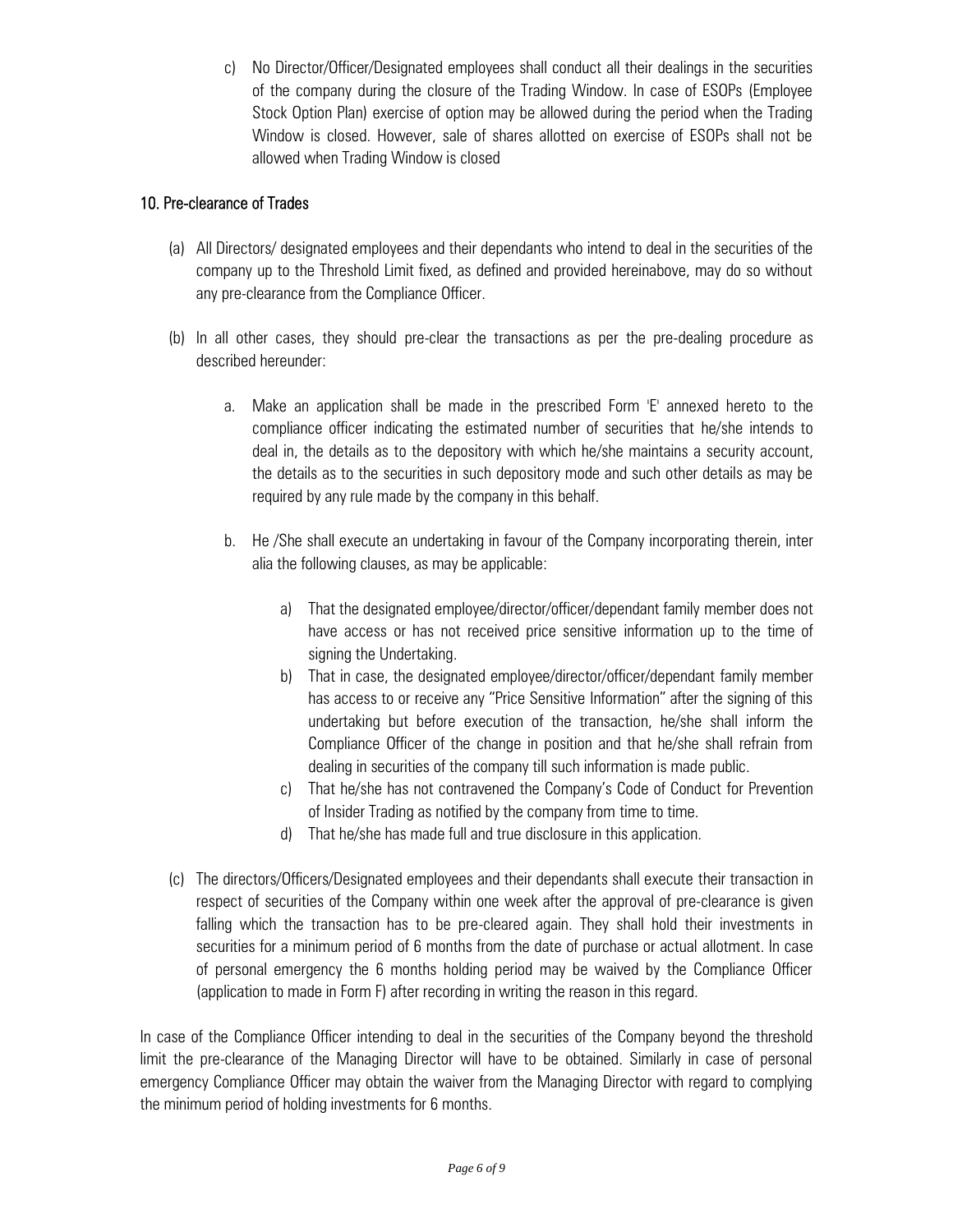## 11. Restrictions on the Company

The Company shall not deal in the Securities of another Company or associate of that other Company, while in possession of any Unpublished Price Sensitive Information of that other Company.

## 12. Penalty

Any Director/Officer/designated employee who trades in securities or communicates any information for trading in securities in contravention of the code of conduct shall be penalized and appropriate action may be taken by the Company after giving reasonable opportunity to them to show-cause. He/ she shall also be subject to disciplinary action, as deemed appropriate, including wage, salary freeze, suspension, withholding of promotions, ineligibility for future participation in ESOPs etc.

In addition to the action which may be taken by the Company, the persons violating the regulations or this code shall also be subject to action by SEBI as per the SEBI Act and SEBI (Prohibition of Insider Trading) Regulations, 1992. In case of any violation, the Company shall inform SEBI accordingly.

### 13. General

The decision of the Board of Directors of the Company with regard to any or all matter relating to this Code Shall be Final and binding on all concerned. The Board of Directors of the Company shall have the power to modify, amend or replace this Code in part or full as may be thought fit from time to time in their absolute discretion.

In case of any inconsistency between any of the provisions of the SEBI(Prohibition of Insider Trading) Regulations, 1992 and this Code or in case of any omission of any of the provisions of the SEBI (Prohibition of Insider Trading) Regulations, 1992 in this Code, the provisions of the SEBI (Prohibition of Insider Trading) Regulations, 1992 shall prevail or be applicable as the case may be.

14. This Code has been duly approved by the Board of Directors of the Company at their meeting held on January 27, 2011 and this Code shall be deemed to have come into force with effect from the said date.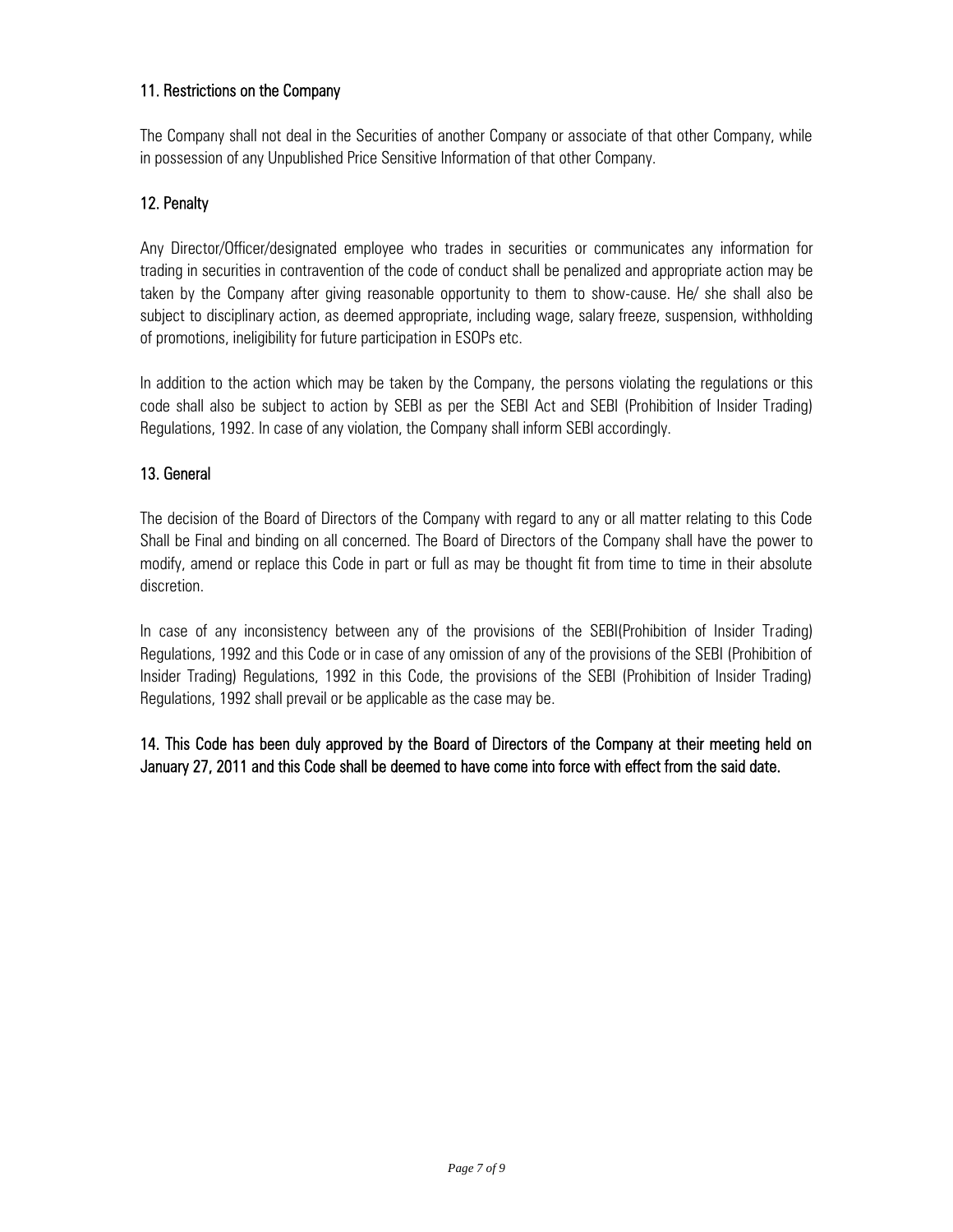# Form F Application for Pre-clearance

To, The Compliance Officer Career Point Infosystems Ltd.

Dear Sir,

## Through Division Head/ Department Head

With reference to the Code for prohibition of Insider Trading of the Company, I seek your approval to subscribe to/ purchase / sell / deal as an agent/ principal in \_\_\_\_\_\_\_\_\_\_\_\_\_\_\_(nos.) equity shares of the Company.

The Statement of shareholding in Form A as on date **The and undertaking in the prescribed format** are enclosed for your perusal in this connection.

**Signature** Date

### Pre-clearance Order

This is to inform you that your request for dealing in  $(no.)$  equity shares of the Company as mentioned in your above mentioned application is approved. Please note that the said transaction must be completed on or before **than** (Date) that is within 7 days from today.

### CONFIRMATION OF DEAL

To, The Compliance Officer Career Point Infosystems Ltd.

I confirm that the shares dealing for which approval was granted on **Example 20** was completed on  $\rule{1em}{0.15mm}$  by purchasing/selling  $\rule{1em}{0.15mm}$  (nos.) equity shares of the Company.

| Signature |  |
|-----------|--|
| Date      |  |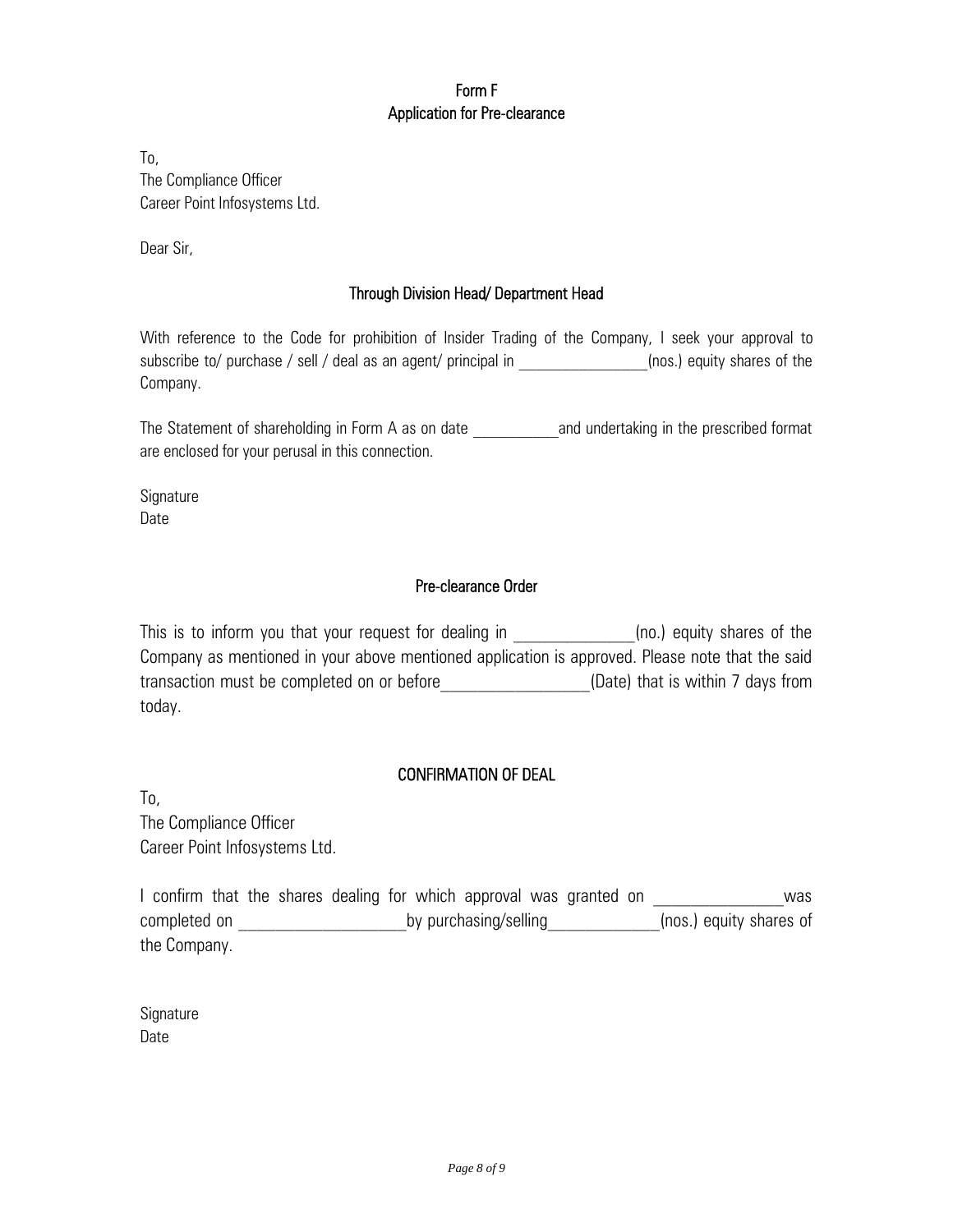## UNDERTAKING TO BE SUBMITTED ALONWITH THE APPLICATION FOR PER-CLEARENCE

|                     |                                                            | (Name, | Designation | and | Department) residing |                           |  |  | at |
|---------------------|------------------------------------------------------------|--------|-------------|-----|----------------------|---------------------------|--|--|----|
|                     |                                                            |        |             |     |                      | am desirous of dealing in |  |  |    |
|                     | shares of the Company as mentioned in my application dated |        |             |     |                      | for pre-clearance         |  |  |    |
| of the transaction. |                                                            |        |             |     |                      |                           |  |  |    |

As required by the Code for prohibition of Insider Trading of Career Point Infosystems Ltd., I undertake that:

- a) I have no access to nor do I have any information that could be construed as "Price Sensitive Information" as defined in the Code upto the time of signing this undertaking.
- b) In case, I get access to or receive any "Price Sensitive Information" after signing this application but before the execution of the transaction for which approval is sought, I shall inform the Compliance Officer of the same and shall completely refrain from dealing in securities of the Company till such information is becomes public.
- c) I have not contravened the Company's Code of Conduct for Prevention of Insider Trading as notified by the company from time to time.
- d) I have made full and true disclosure in this application.

Signature: Name: Designation: Department: Location: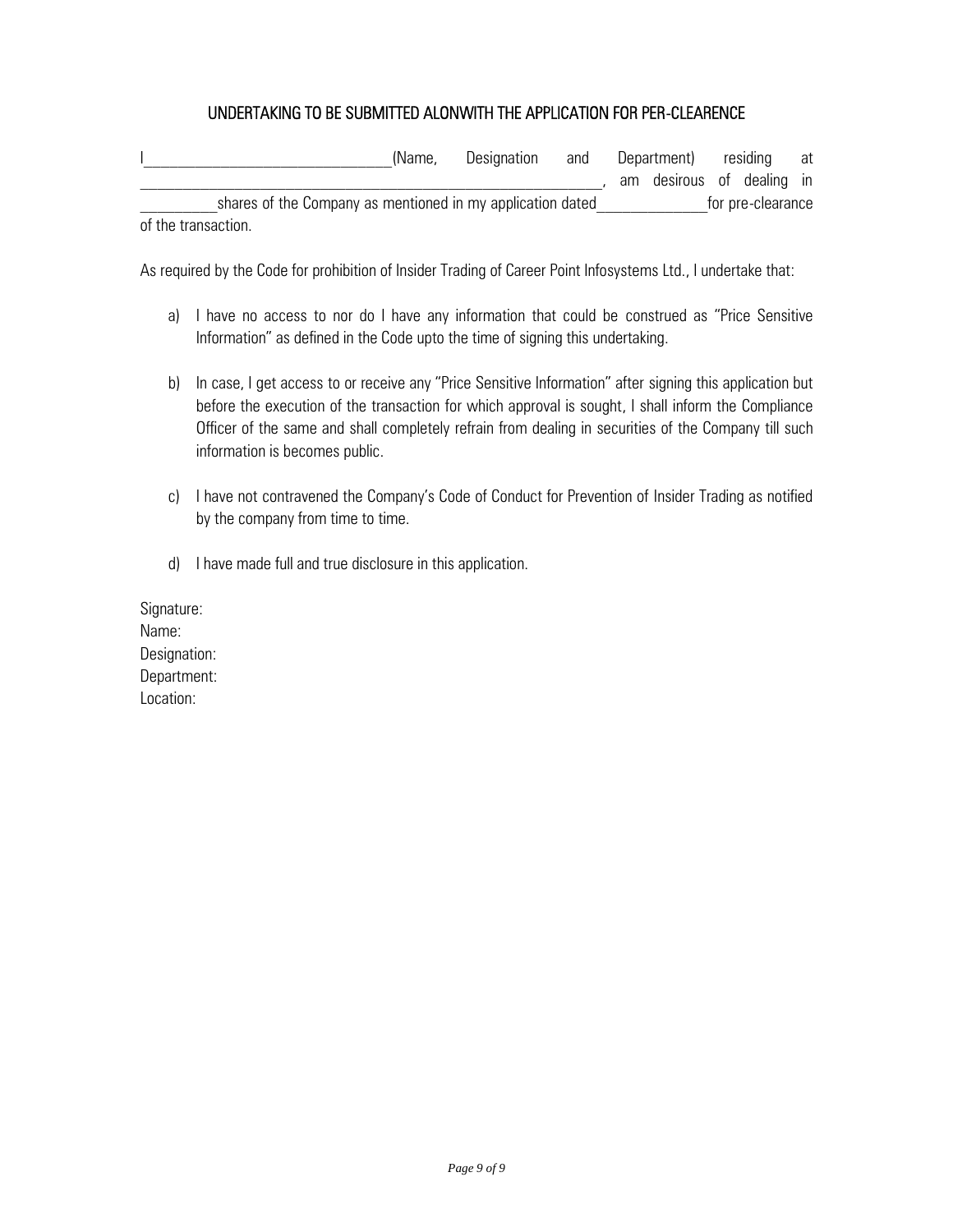#### **Form E**

Too and the contract of the contract of the contract of the contract of the contract of the contract of the contract of the contract of the contract of the contract of the contract of the contract of the contract of the cont The Compliance OfficerCareer Point Infosystems Ltd.

#### **STATEMENT OF HOLDINGS AT THE TIME OF PRE-CLEARENCE**

#### **1. Detail of sharesholding of Directors/Officers/Designated Employees held in their own name**

| Nam, PAN No, Address &<br>Telephone No, | Designation | Department | No. of shares held (with Folio Nature of transaction for No. of shares to be<br>No./DP ID/Client ID) | which approval sought dealt |  |
|-----------------------------------------|-------------|------------|------------------------------------------------------------------------------------------------------|-----------------------------|--|
|                                         |             |            |                                                                                                      |                             |  |
|                                         |             |            |                                                                                                      |                             |  |
|                                         |             |            |                                                                                                      |                             |  |
|                                         |             |            |                                                                                                      |                             |  |
|                                         |             |            |                                                                                                      |                             |  |

#### **2. Detail of share held by Dependent Family Members**

| Nam, PAN No, Address &<br>Telephone No. | Relationship | No. of shares held (with Folio Nature of transaction for No. of shares to be<br>No./DP ID/Client ID) | which approval sought dealt |  |
|-----------------------------------------|--------------|------------------------------------------------------------------------------------------------------|-----------------------------|--|
|                                         |              |                                                                                                      |                             |  |
|                                         |              |                                                                                                      |                             |  |
|                                         |              |                                                                                                      |                             |  |
|                                         |              |                                                                                                      |                             |  |
|                                         |              |                                                                                                      |                             |  |

I / We declare that the shares sold have been held by me /us for 6 months

I / We further declare that the above disclosure is true and correct and is in accordance with the previous disclosures given to the Company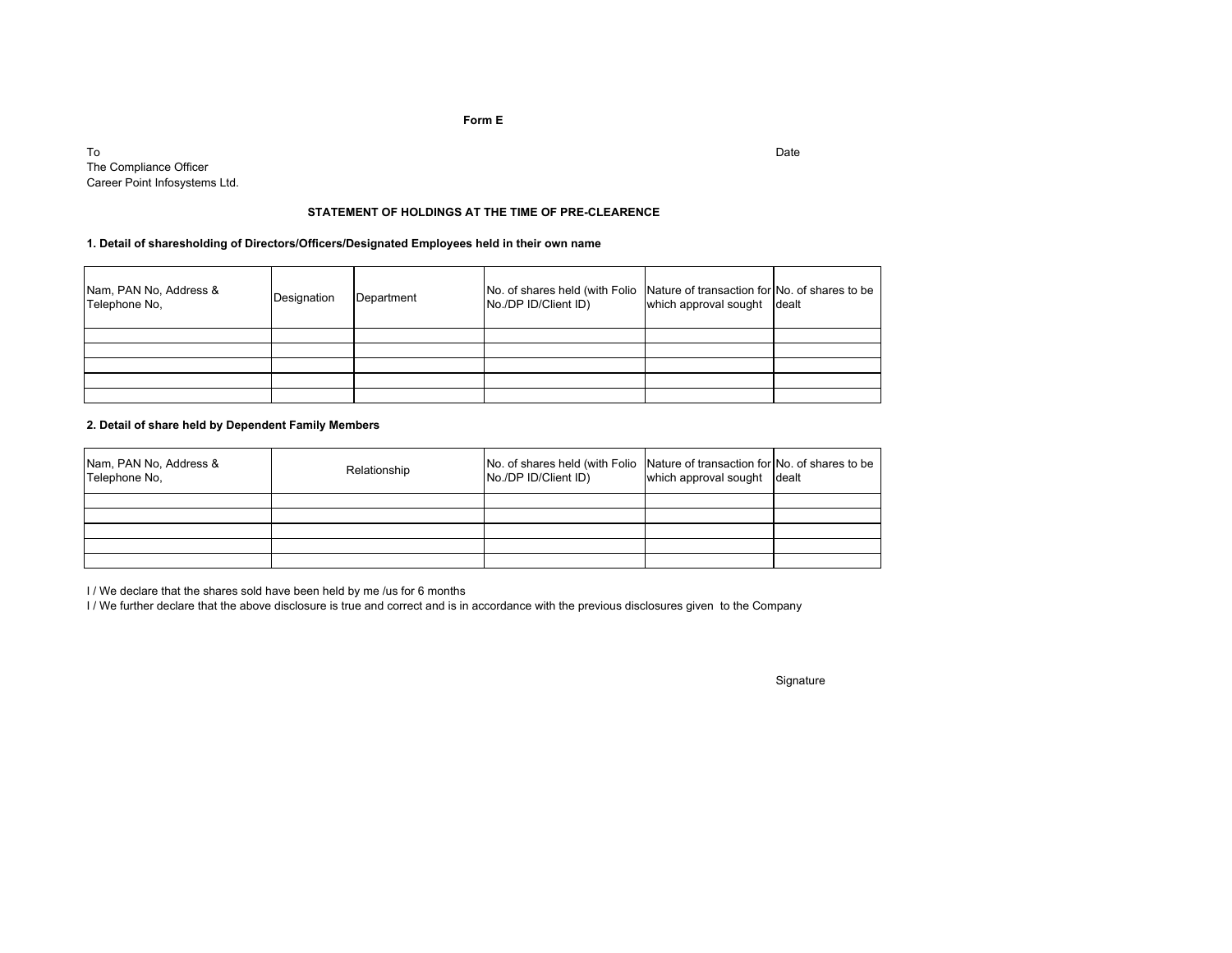#### **Form D**

ToTo<br>The Compliance Officer Date Career Point Infosystems Ltd.

#### **DISCLOSURE OF CHANGE IN HOLDING**

#### **1. Detail of sharesholding of substantial shareholders/Directors/Officers/Designated Employees held in their own name**

| Nam, PAN No, Address &<br>Telephone No. | Designation | Department | Name of Transaction |  | Date of Transaction  | No. of shares<br>transacted | Whether<br>approval<br>obtained | Date of<br>approval | Approval Balance<br>No. | <b>Holding On</b> | Folio<br>No./DP<br><b>ID/Client ID</b> |  |
|-----------------------------------------|-------------|------------|---------------------|--|----------------------|-----------------------------|---------------------------------|---------------------|-------------------------|-------------------|----------------------------------------|--|
|                                         |             |            | Purchase            |  | Date Other (Specify) |                             |                                 |                     |                         |                   |                                        |  |
|                                         |             |            |                     |  |                      |                             |                                 |                     |                         |                   |                                        |  |
|                                         |             |            |                     |  |                      |                             |                                 |                     |                         |                   |                                        |  |
|                                         |             |            |                     |  |                      |                             |                                 |                     |                         |                   |                                        |  |

#### **2. Detail of share held by Dependent Family Members**

| Nam, PAN No, Address &<br>Telephone No, | Relationship | No. of shares held<br>before the transaction | Name of Transaction |      | Date of Transaction | No. of shares<br>transacted | Whether<br>approval<br>obtained | Date of<br>approval | Approval Balance<br>No. | Holding On_ | Folio<br>No./DP<br><b>ID/Client ID</b> |  |
|-----------------------------------------|--------------|----------------------------------------------|---------------------|------|---------------------|-----------------------------|---------------------------------|---------------------|-------------------------|-------------|----------------------------------------|--|
|                                         |              |                                              | Purchase            | Date | Other (Specify)     |                             |                                 |                     |                         |             |                                        |  |
|                                         |              |                                              |                     |      |                     |                             |                                 |                     |                         |             |                                        |  |
|                                         |              |                                              |                     |      |                     |                             |                                 |                     |                         |             |                                        |  |
|                                         |              |                                              |                     |      |                     |                             |                                 |                     |                         |             |                                        |  |
|                                         |              |                                              |                     |      |                     |                             |                                 |                     |                         |             |                                        |  |

I / We declare that I/We have complied with the requirement of the minimum holding period of 6 months with respect to shares sold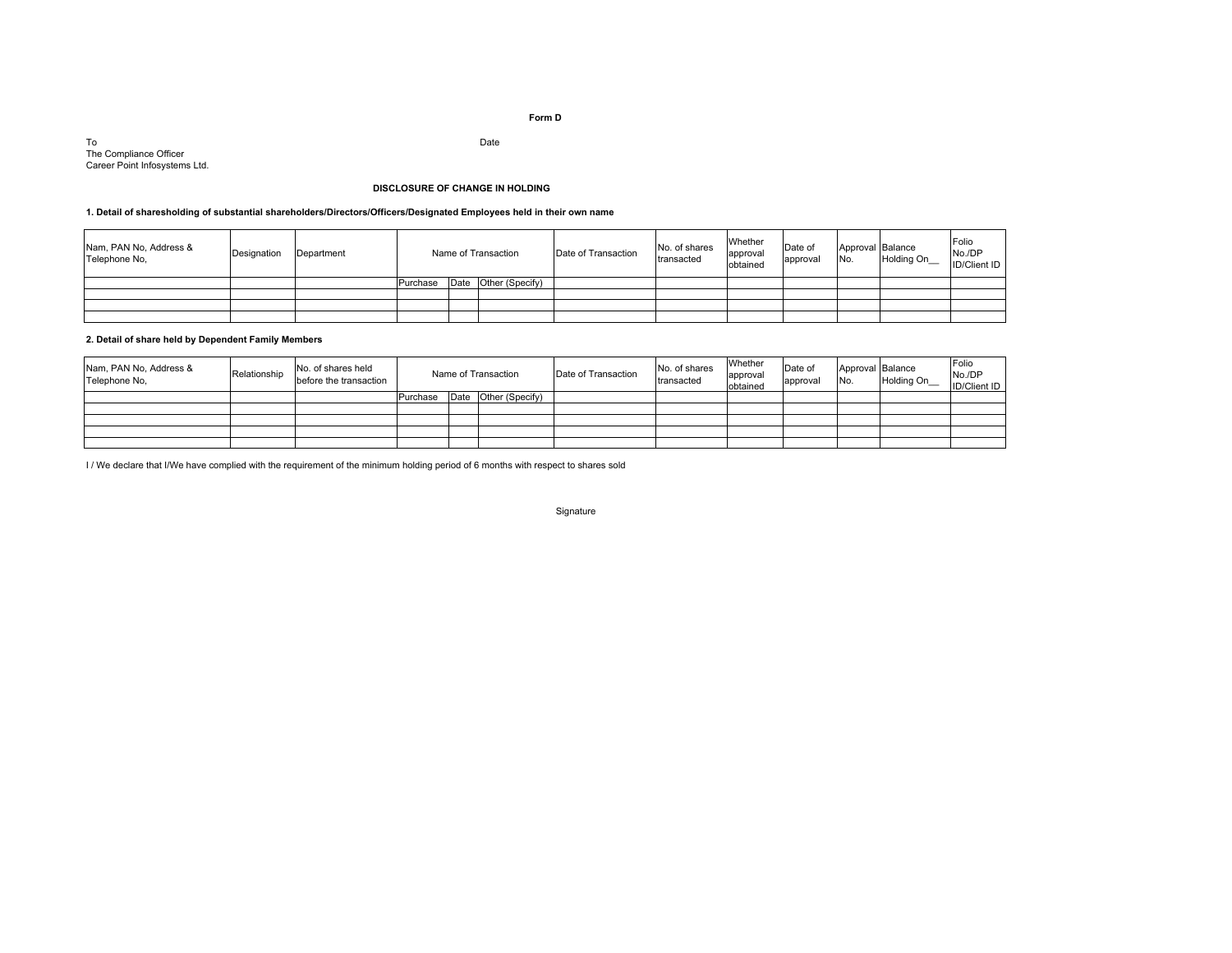**Form B**

Too dia amin'ny faritr'i Normandie, ao amin'ny faritr'i Normandie, ao amin'ny faritr'i Normandie, ao Frantsa.<br>Ny INSEE dia mampiasa ny kaodim-paositra 60080.<br>I Gérard Marchanton no ben'ny tanàna mandritry ny taona 2008–2014. The Compliance OfficerCareer Point Infosystems Ltd.

#### **1. Periodic Statement of sharesholding of Directors/Officers/Designated Employees**

| Nam, PAN No, Address &<br>Telephone No. | Designation | Department | No. of shares held as on April No. of shares<br>. 2010 | the Quarter | No. of shares sold<br>durng the Quarter | No. of shares held as<br>on December, 2010 | Folio No./DP<br><b>ID/Client ID</b> |
|-----------------------------------------|-------------|------------|--------------------------------------------------------|-------------|-----------------------------------------|--------------------------------------------|-------------------------------------|
|                                         |             |            |                                                        |             |                                         |                                            |                                     |
|                                         |             |            |                                                        |             |                                         |                                            |                                     |
|                                         |             |            |                                                        |             |                                         |                                            |                                     |
|                                         |             |            |                                                        |             |                                         |                                            |                                     |
|                                         |             |            |                                                        |             |                                         |                                            |                                     |

#### **2. Detail of share held by Dependent Family Members**

| Nam, PAN No, Address &<br>Telephone No. of Relative | Relationship | No. of shares held as<br>on April 1, 2010 | No. of shares bought durng<br>the Quarter | No. of shares<br>sold durng the<br>Quarter | No. of shares held as Folio No./DP ID/Client<br>on December, 2010 | <b>IID</b> |
|-----------------------------------------------------|--------------|-------------------------------------------|-------------------------------------------|--------------------------------------------|-------------------------------------------------------------------|------------|
|                                                     |              |                                           |                                           |                                            |                                                                   |            |
|                                                     |              |                                           |                                           |                                            |                                                                   |            |
|                                                     |              |                                           |                                           |                                            |                                                                   |            |
|                                                     |              |                                           |                                           |                                            |                                                                   |            |
|                                                     |              |                                           |                                           |                                            |                                                                   |            |

I / We declare that I/We have complied with the requirement of the minimum holding period of 6 months with respect to shares sold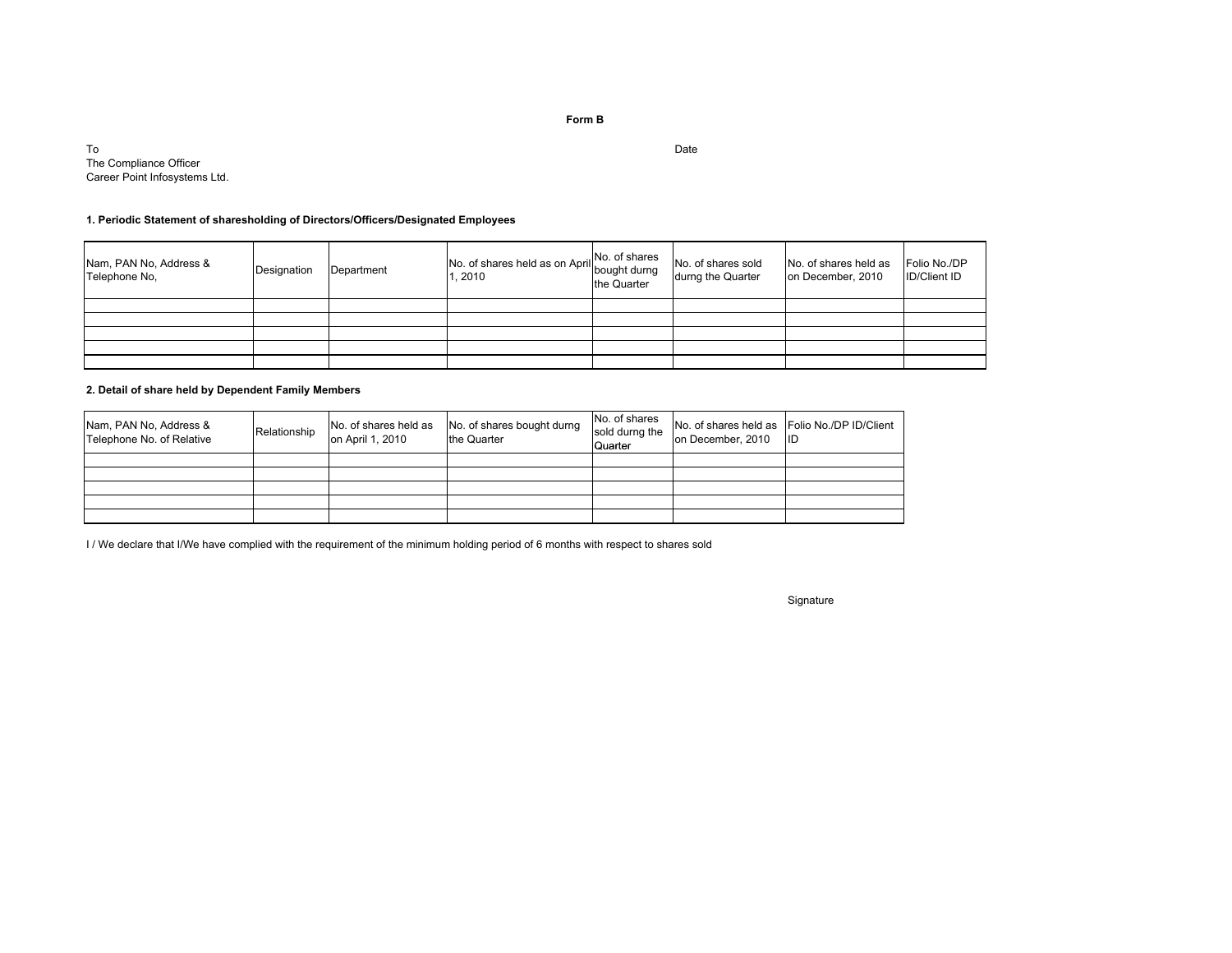#### **Form A**

#### **Form for initial Disclosure of detail of shares Held by substantial shareholders/Directors/Officers/Designated Employees**

Too and the contract of the contract of the contract of the contract of the contract of the contract of the contract of the contract of the contract of the contract of the contract of the contract of the contract of the cont The Compliance OfficerCareer Point Infosystems Ltd.

#### **1. Detail of sharesholding of substantial shareholders/Directors/Officers/Designated Employees held in their own name**

| Nam, PAN No, Address & Telephone   Designation<br>No. | Department/Date of<br>Joining | Date of becoming Sustantial<br>Shareholders/Directors/Offic<br>shares held<br>ers | Date of<br>acquisitio | Folio No./DP ID/Client<br>ID |
|-------------------------------------------------------|-------------------------------|-----------------------------------------------------------------------------------|-----------------------|------------------------------|
|                                                       |                               |                                                                                   |                       |                              |
|                                                       |                               |                                                                                   |                       |                              |
|                                                       |                               |                                                                                   |                       |                              |
|                                                       |                               |                                                                                   |                       |                              |

#### **2. Detail of share held by Dependent Family Members**

| Nam, PAN No, Address & Telephone Relationship<br>No. of Relative | No. of shares held | Date of acquisition | Folio No./DP ID/Client<br>ID |
|------------------------------------------------------------------|--------------------|---------------------|------------------------------|
|                                                                  |                    |                     |                              |
|                                                                  |                    |                     |                              |
|                                                                  |                    |                     |                              |
|                                                                  |                    |                     |                              |
|                                                                  |                    |                     |                              |